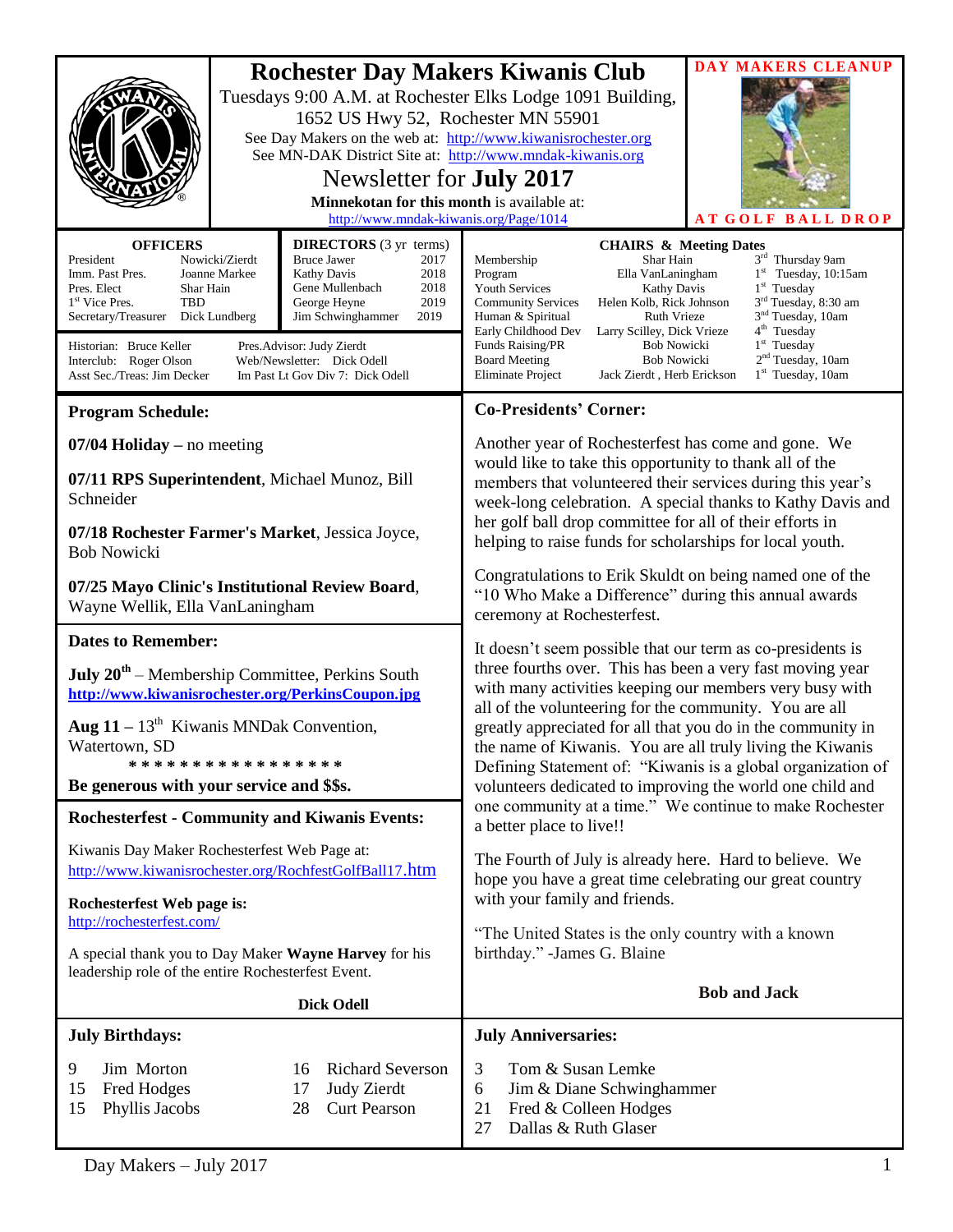#### **Secretary/Treasurer's Report – 06/13/2017**

| <b>Bank Balance 5/31/2017:</b> | \$13,623.46   |
|--------------------------------|---------------|
| <b>Bike Repair Fund:</b>       | 132.95<br>SS. |
| <b>Charitable Account</b>      | \$3,842.02    |
| <b>Administrative Fund:</b>    | \$4,859.42    |
| Service Fund:                  | \$4,789.07    |

**Members on Leave:** Don Cain, Tom Lemke, Judy Lien, Peter Schuh

**May Service Hour Statistics:** 1,116 hours by 42 members, 70% Participation.

# **June 2017 Board Meeting Summary**

A member is needed to fill the First VP- still looking.

There was a question raised at the April board meeting whether there is a need for elementary school math tutoring. Status on proposal will be offered to the staff at Gage School concerning math tutoring. Waiting for response from the Assistant Principal.

The MN/DAK District Convention will be held in Watertown, SD August 11-13. Our club will send three delegates and two alternate delegates. The board approved the clubs delegates be Shar Hain, Joan Olson, and Judy Zierdt, and that our club's alternate delegate will be Joan Olson. Since the June board meeting, Helen Kolb has consented to be the second alternate and will be voted on at the July board meeting.

The board approved a motion to rescind the following motion which was passed at the May 2017 board meeting: "In order to simplify the clubs accounting, effective October 1, 2017 our separate Service and Charitable Accounts will be merged into one account. This merged account would reside in the current Charitable Account at our bank. The other bank account would then hold only our Administrative Account." After considering the effects of this action on tax reporting of the shared Charitable Account this action was deemed unwise.

There was a discussion on the Ball Drop Fund Raiser currently underway.

The board discussed a member complaint that he/she was not reimbursed for a club expense. The clubs policy is to reimburse expenses, by members, in the clubs behalf that are requested, and accompanied by a receipt.

Continued next column  $\rightarrow$ 

## **Secy/Treas Report (Continued):**

### **Committee Reports**

**Community Service-** The committee is working on better defining our newest service project at the Salvation Army Rehab Store i.e. Job scope, orientation, training, scheduling/signups.

**Early Childhood Development-** The committee will be making the club aware of a project that distributes "Baby Back Book Packets" to new parents, at hospitals, in order to encourage early reading to their children.

**Faith & Spiritual Values-** Invocation sign-up is out for volunteers. Cards are being sent to hospitalized members and their spouses.

**Membership-** The committee is looking for new member prospects. Leads from current members are appreciated.

**Fund Raising-** Golf Ball Drop fundraiser is underway. There is now an agreement with the Rochester Farmers Market allowing our club to sell Rochester Fest Buttons there. The Amazon Smile dollars are increasing over time.

**Program-** July programs are scheduled. No meeting on Tuesday July  $4<sup>th</sup>$ .

**Public Relations-** Working towards additional on-line presence for the club; Facebook, Twitter etc. Looking for help from members of the Century HS Key Club.

**Strategic Planning-** No activity during summer months.

**Youth Services-** Century Key Club has officers for the upcoming school year.

## **Richard Lundberg,** Secy/Treasurer

#### **Rochesterfest Button Sales:**

Another great fund raiser with over 2500 button sales and a net of \$650 to our Day Makers Club …. Many thanks to Jim Decker and all the other club members who sold Rochesterfest Buttons.



**Kiwanis Defining Statement:**

**Kiwanis is a global organization of volunteers dedicated to improving the world one child and one community at a time.**

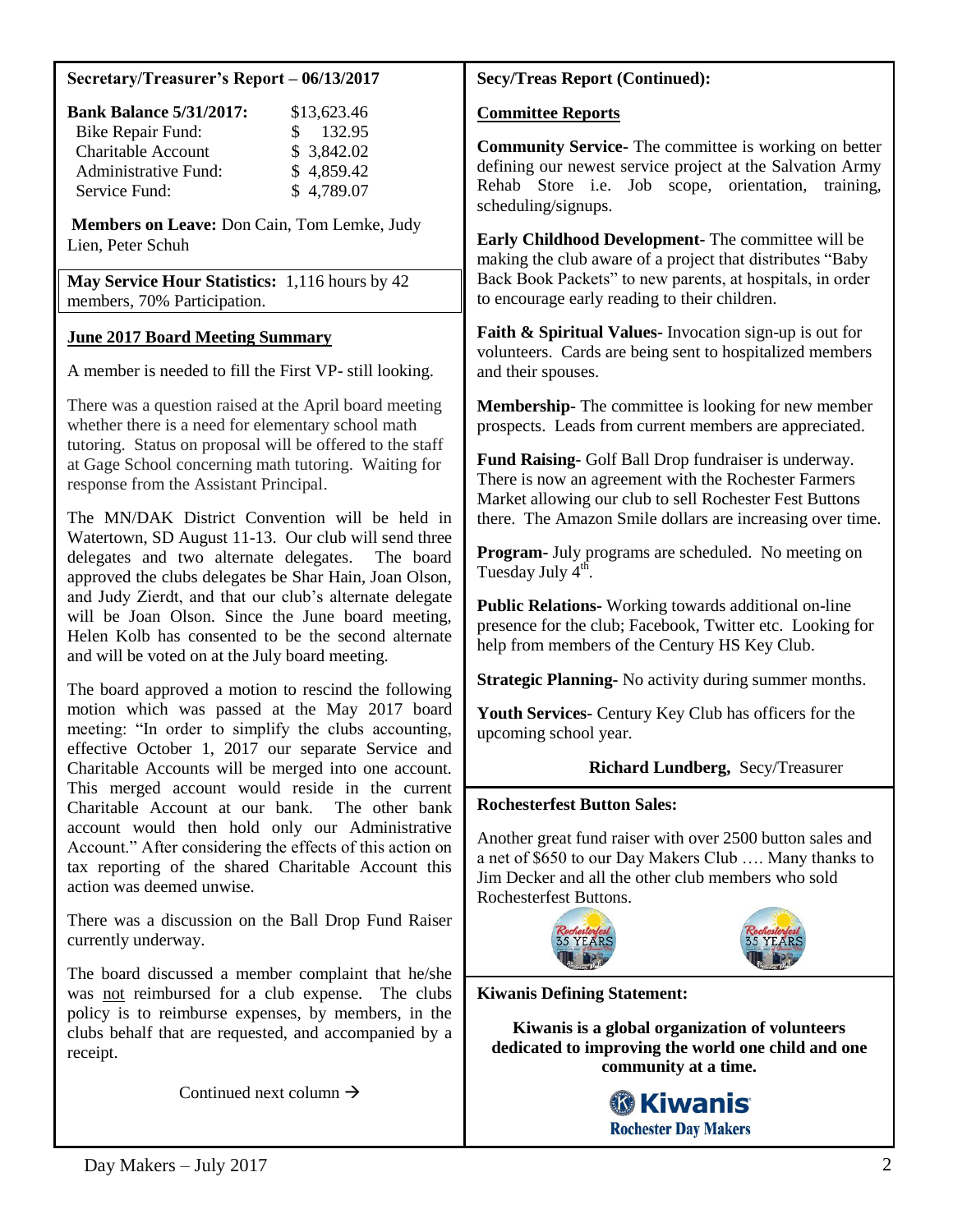#### **Kiwanis Member Marketplace:**

As I mentioned in a recent Day Makers club meeting, Kiwanis International has developed a "Kiwanis Partership Program" with several other companies, businesses or even the US Army. When Kiwanians attend the KI Convention and other local conventions they have the opportunity to meet and talk to our "partners" to understand how Kiwanis members can work with these organizations.

This month KI is featuring our partner relationship with the following organizations thru our "Member Marketplace":

- Protect America a wireless home security system
- Kiwanis Travel special travel bookings
- Kiwanis Cancer Care Insurance
- Kiwanis Emergency Medical Travel Insurance
- Kiwanis Hospital 'Pay-to-You' Benefits
- Kiwanis Term Life Insurance
- Kiwanis On-the-Move Travel Protection
- Kiwanis Accidental Death Benefit Program

These services are open to US members only.

You may learn more details on these "partner programs" by reading on KI web at:

[http://www.kiwanis.org/clubs/member](http://www.kiwanis.org/clubs/member-resources/training/club-member/member-marketplace)[resources/training/club-member/member-marketplace](http://www.kiwanis.org/clubs/member-resources/training/club-member/member-marketplace)

The KI web site lists phone numbers to call for information as well. You might also be receiving marketing brochures in your postal mail.

> **Richard Odell** Im Past Lt Gov Div 7 2016-2017

#### **Golf Ball Drop Fund Raiser:**



The fun Golf Ball Drop event should net our Day Makers Club ~\$\$2,217.

A lot of work but a very creative Rochesterfest event.

Many thanks for Shar H, Kathy D and Judy Z leadership and especially to Dick V, Larry S and Larry K for their handling of the balls, barrel lift and final winner measurements, etc.  **Dick Odell**

## **Day Makers Drive Shiny Clean Cars:**

You will be the envy of the neighborhood when you use your convenient Kwik Trip "ULTIMATE" car wash card. The normal \$10.00 complete wash is only \$7.00 when using the handy card that you keep above your visor or in your glove box.

The \$35.00 pre-paid card (5 washes @ \$7.00) is a \$3.00 savings per wash and couldn't be more convenient to use any time of year.

They make GREAT gifts for family and friends, that won't be returned and. remember, our club makes \$15.00 on each card purchased.

See Santa Dave at our next meeting for your car wash card purchase.

**Dave Moehnke**

## **New Mother Packets:**

Phyllis Jacobs, Pat Horlocker and I volunteer for a couple of hours, one day a month, at the Rochester Public Library. The Methodist and the Olmsted Hospitals like to have the new mothers informed about the library.

We three ladies put together packets that include two information booklets and one book that the mom can read with the child. We do 125 packets for Olmsted Hospital and 225 packets for the Methodist Hospital.



We put the packets into large storage boxes that are then delivered to the hospitals by Dick Vrieze, Larry Scilley or Rick Johnson.

## **Helen Kolb**

 $Day \text{Makers} - \text{July } 2017$  3